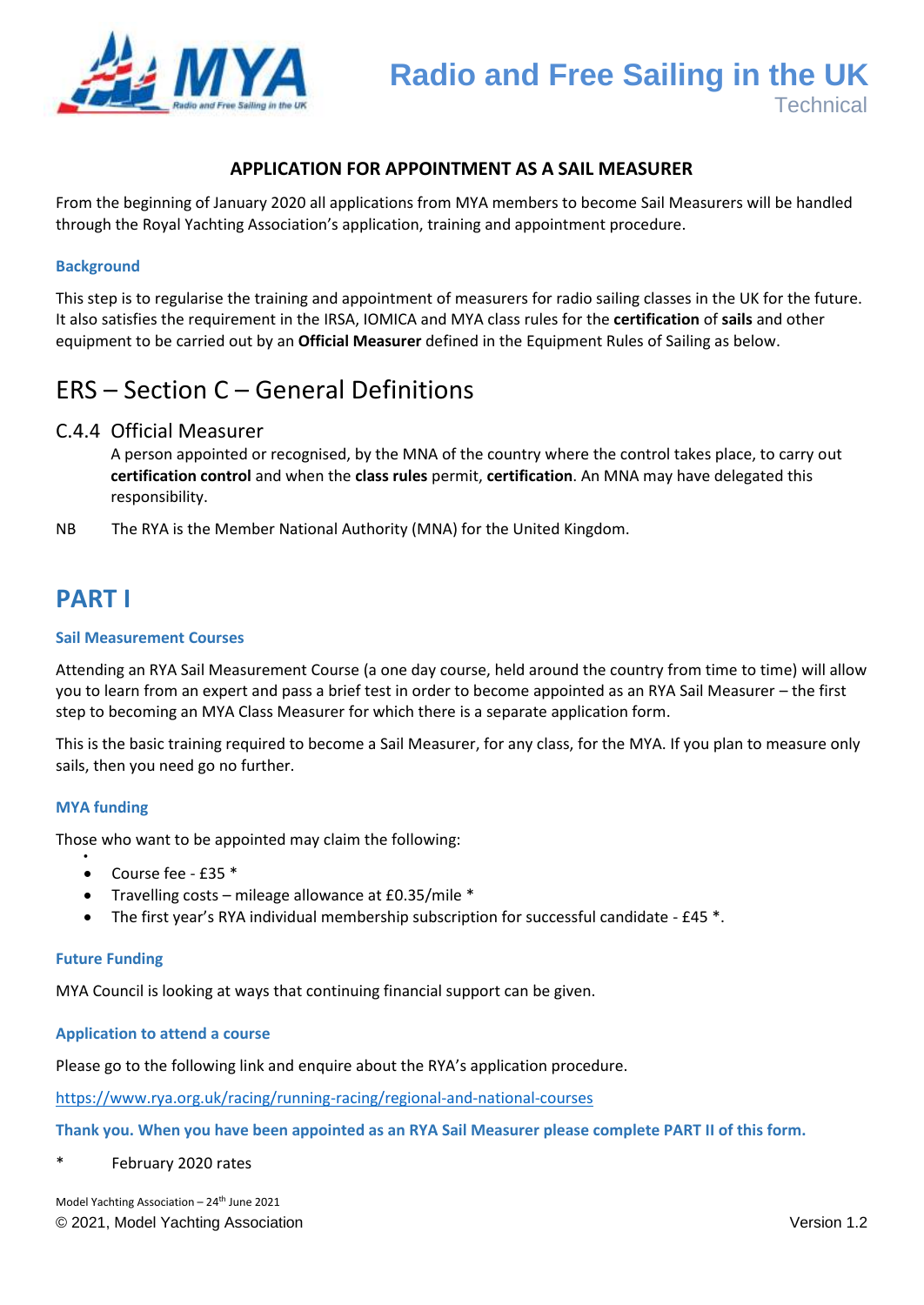

## **PART II**

## **APPLICATION FOR APPOINTMENT AS AN MYA SAIL MEASURER**

Your data will be held for the purposes of verifying your qualification and communicating with you about matters relevant to your qualification including things such as notices and revalidation.

TO BE COMPLETED BY APPLICANT (Please complete in **BLOCK CAPITALS**)

| <b>NAME:</b>       |                      |  |
|--------------------|----------------------|--|
| <b>ADDRESS:</b>    |                      |  |
|                    |                      |  |
| <b>HOME TEL NO</b> | <b>MOBILE TEL NO</b> |  |
| <b>EMAIL</b>       |                      |  |

### **DECLARATIONS**

I have not entered into any other agreement or contract or have any other restriction that might conflict with, prevent or materially impede my activities as an MYA Sail Measurer.

- A) I am a Member of the MYA and my Membership Number is:
- B) I understand that as an MYA approved Sail Measurer I shall not measure a sail in which I have a vested interest, own or am an interested party.
- C) I agree to inform the MYA if I undertake work as a principal or employee of any boatbuilder, sailmaker or boat equipment manufacturer.
- D) I am willing to measure sails where an Official Measurer is required (currently the 65, IOM, Marblehead, 6 Metre, Ten Rater and A Class classes).
- E) I am appointed as an Official Measurer by the RYA, reference:
- F) I will abide by the Terms of Reference for MYA Sail Measurer & Class Measurer as appropriate.

I consent to the MYA publishing my \*

- Name \*
- Town \*
- Telephone contact number(s) \*
- email address\*

on the MYA Measurer Lists (published on the MYA website) so I can be contacted by people needing a measurer.

(\*Please delete as appropriate)

Your personal data will be processed in line with the MYA Privacy Policy https://mya-uk.org.uk/privacy-policy/ and you can opt out at any time by contacting the MYA Digital Communications Officer <dco@mya-uk.org.uk>. The MYA will process the personal data you have given for the purpose of fulfilling this contract with you.

| <b>SIGNED</b><br>--<br>n<br>. . |
|---------------------------------|
|---------------------------------|